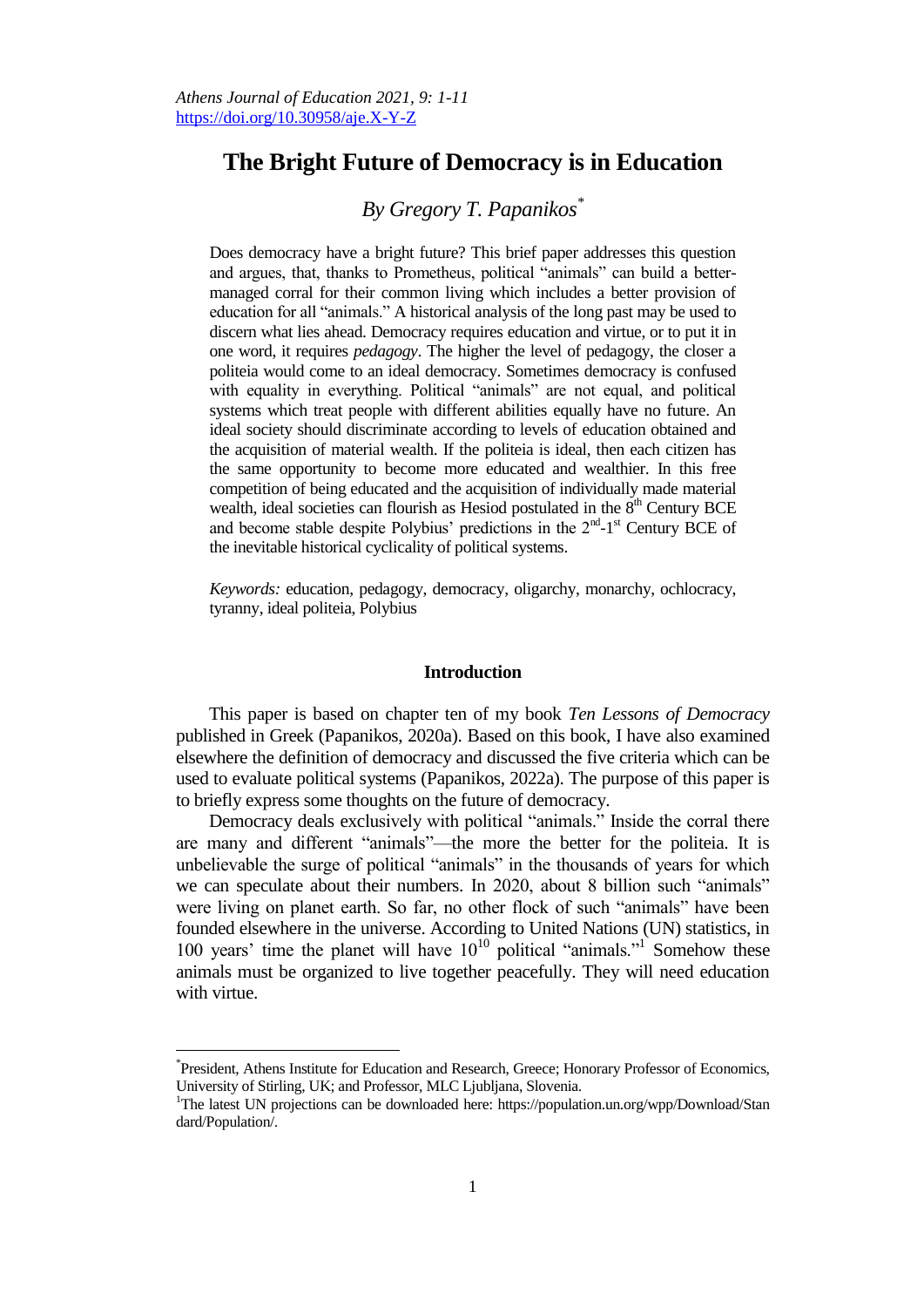$\overline{a}$ 

Religions teach virtue, but only to their own "animals."<sup>2</sup> They pray for their own flock only. Even worse, their fanatic followers, usually without any education at all, wish the opposite for the other faiths' flock and in some not-so-few cases, they take matters (re: weapons) into their own hands and fight in the name of their own God to reduce the political "animals" of the other herds. This is not good for teaching morality and ethics. It seems that religions do not meet the herculean task of educating political "animals" to become better. There must be an alternative to war and ignorance. In Papanikos (2022a), I presented *isopoliteia* as one of the five criteria of democracy which is satisfied when all religions pray for all political "animals" of the world. This assumes that problems like military spending and fights over energy resources will be over $3$  and all disputes will be settled in a peaceful manner.

The question asked in this paper is what will be the destiny of these political animals? Are they going to live in a better world than their ancestors? What is to be expected tomorrow? One thing is certain, the future is uncertain. All political "animals" will die one day but the issue is how to live between their birth and death. In his dialogue, the *Apology of Socrates*, Plato gives an excellent example of a political "animal," Socrates. He praised his city, Athens, because since his birth the politeia provided him with so many things, including of course pedagogy (or so he thought). In return, all the democratic city-state wanted from its citizens was to respect its laws because all citizens were equal before the politeia's laws— *Isonomy* they called it—And this is what Socrates did in 399 BCE at the age of 70 years old. He obeyed the laws of Athenian democracy and drank the conium because this was the decision of the 500 court-members of the Athenian democracy. Who said that a democracy is the perfect system? It is simply the best of all the implemented ones. Plato's *Ideal Politeia* is superior, but when Plato himself had the opportunity to implement it, he ended up in prison. For this reason, it was not an ideal after all if it cannot be implemented. Plato was sold as a slave. In his case, as in Aristotle's case, humanity did not repeat the same crime against philosophy.

Socrates was one of the best political "animals" that any ideal politeia would love to have. The bad decision of the Athenian court was due to lack of sufficient education, or to put it better, a lack of pedagogy, which is a combination of education (*paideia*) and virtue (*agogi*). Some educated citizens today are very sensitive to the issue of democracy. Through education their number can increase.<sup>5</sup> In advanced countries, citizens are interested not only in promoting their own well-being and freedom, but the well-being and freedom of other people. As the number of political "animals" with pedagogy increases, the future of humanity

 $2<sup>2</sup>$ I use the word religious schematically to mean beliefs of something and no reference to a specific religion. Nevertheless, and despite the fact that the three big monotheist religions share the same God, they educate their followers that each one of them adopts the right dogma.

<sup>&</sup>lt;sup>3</sup>Military spending, energy security and wars in general have been examined in Papanikos (2020h, 2015a, 2015b, 2000).

<sup>&</sup>lt;sup>4</sup>This is not only a moral issue. It is quite possible that the material cost of wars outweighs the benefits of peace.

<sup>&</sup>lt;sup>5</sup>For a relation between Education and Democracy, see Parziale and Vatrella (2019) and Coulter and Herman (2020).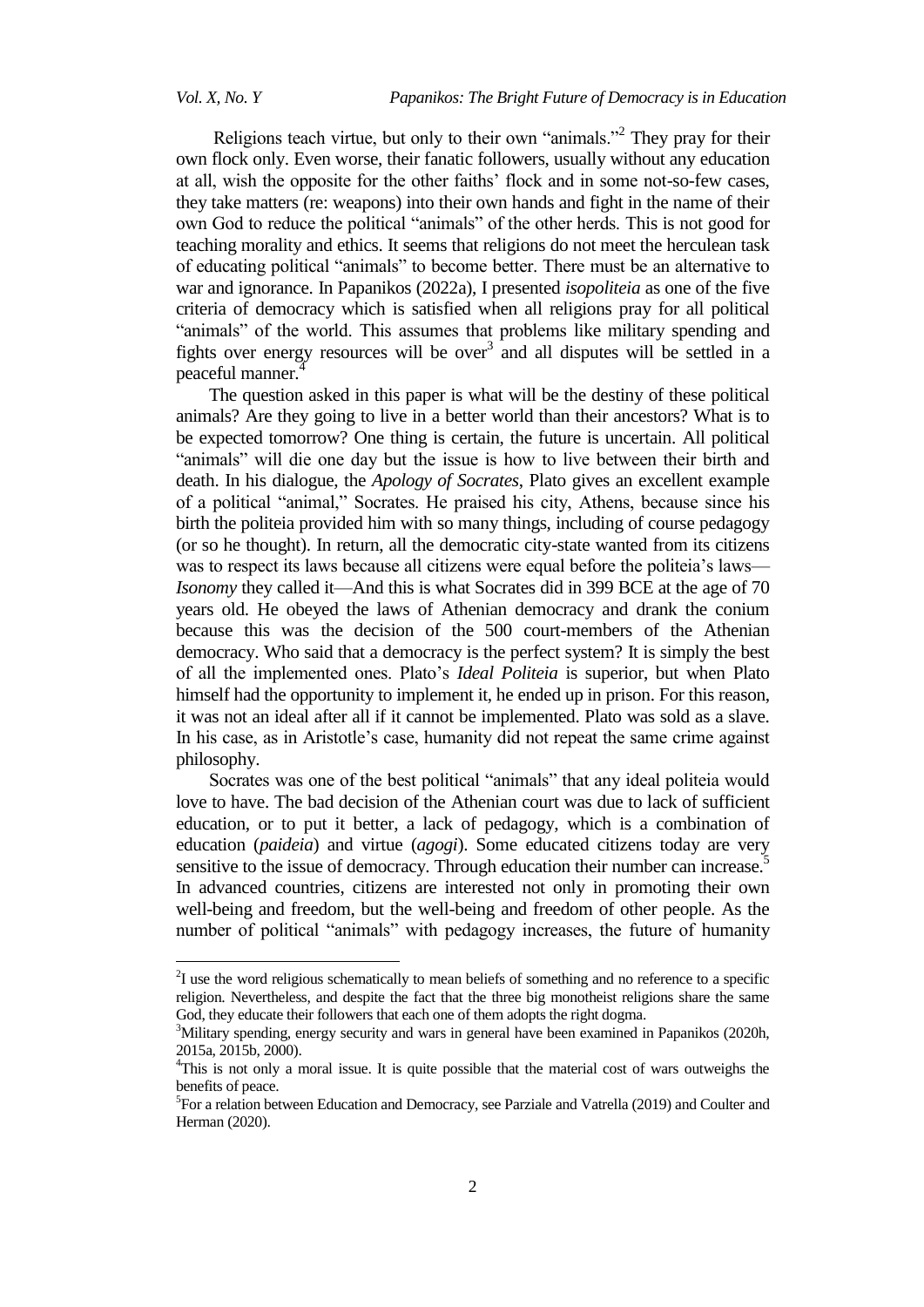will be brighter, but even brighter will be the future of democracy. It is very difficult to tell the future but sometimes by looking at the past we can get a glimpse of what lies ahead for humanity and democracy. This is done in the next section of the paper.

### **What Does the Past Tell us About the Future?**

The examination of the past is the subject matter of history.<sup>6</sup> The past could be used to say something about the future. History's role is to guide us through the narrow alleys of the dark (unknown) past to shed light into the uncertain future of political "animals". In a summary form, I think the past can tell us the following things about the future.<sup>7</sup>

Firstly, political "animals" will continue to propagate themselves and therefore will increase in number which will put two types of interrelated pressures on democracy. The first is migration which is one coin with two sides: outmigration and immigration. Most countries in their histories experienced both outmigration and immigration, and both can occur concurrently. A good example is Greece, which in the last decade, had to cope with the immigration of a huge number of migrants (mainly refugees) and outmigration (brain drain).<sup>8</sup> Migrated and nonmigrated political "animals" will need education. Currently in Greece, and in the European Union at large, one of their migration policy objectives is to educate the millions of migrants that come from all over the world in order to help their smooth integration into the society.<sup>9</sup> Not only the children will need basic primary and secondary education, but the adults themselves require different kinds of education, primarily language skills.

Secondly, technology is growing at an exponential rate in the last thousand years and most probably will continue to increase in the future.<sup>10</sup>

Thirdly, as a result of the first two observations, one concludes that political "animals" have avoided the Malthusian trap because technology has increased. Despite the huge increase in the number of people, per capita income and per capita wealth have increased at a high rate if one compares centenary data.<sup>11</sup> This was made possible because people now can produce many more goods and services than they were able to 100 years ago; this is called productivity of labour.

Fourthly, education is provided to more and more people, albeit not at the rate which will satisfy the precondition of an ideal democracy because the current

 $\overline{a}$ 

<sup>&</sup>lt;sup>6</sup>The role of history as a tool of analysis is discussed in Papanikos (2020b, 2006, 2005). In general, in what it follows in this paper I cite my own work and the interested reader can find there all the references used. Most of these works use the historical experience of Greece as a case study but they can be easily generalized to other countries and regions.

 ${}^{7}$ A similar approach of speculating about the future I followed in Papanikos (2000).

<sup>8</sup> I have examined some facets of Greek migration issues in Papanikos (2003, 1991).

<sup>&</sup>lt;sup>9</sup>For more on immigrants' integration, see Lee and Weng (2019) and Karlis, Gravelle, Stratas, and Makrodimitris (2020).

<sup>&</sup>lt;sup>10</sup>Some aspects of technology are examined in Papanikos (1994).

<sup>&</sup>lt;sup>11</sup>Economic growth depends very much upon private and public investment; see Papanikos (1988).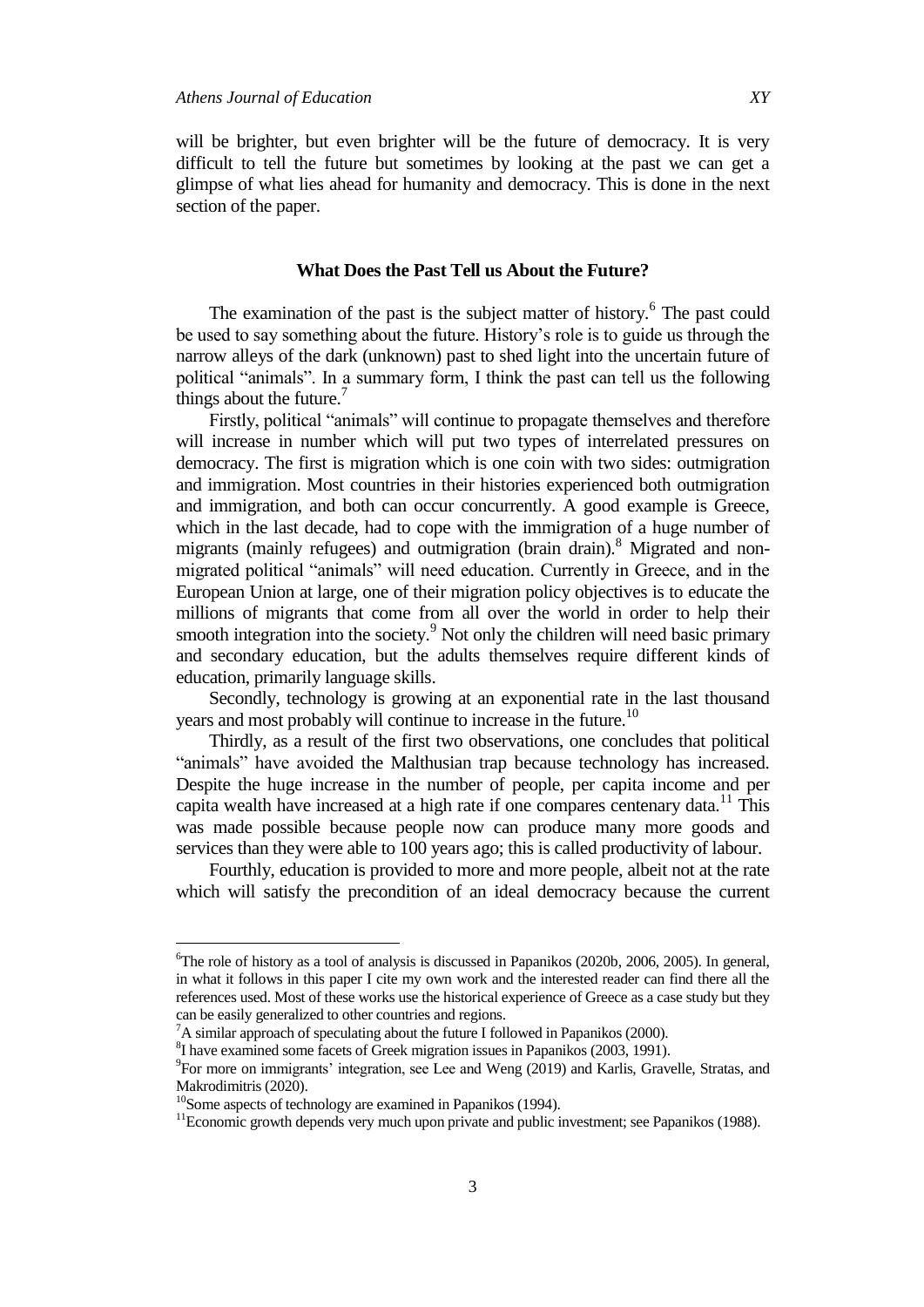$\overline{a}$ 

provision of education does not guarantee virtue yet.<sup>12</sup> It is of interest the speed of spreading knowledge today due to advances in communication and transportation technology. The COVID-19 pandemic has forced the world to be educated remotely from one corner of the world to the other.<sup>13</sup> Even though onsite education is much better because of the physical positive interaction effect, nevertheless for many citizens in the world this may not be possible and the alternative might have been no-education.

Fifthly, comparing with the past the five " $iso$ "<sup>14</sup> of democracy have been improving over the centuries even though not in a linear manner. In all five criteria, the political "animals" in total have achieved significant progress.

Sixthly, if these non-Euclidean trends continue, then Prometheus, sooner or later, will bring forth an ideal democracy—everything will be determined with algorithms. Even the isonomy will be determined in such a way that Hesiod would rest in peace because no judge will be bribed.<sup>15</sup> This will be the result of not so much an increase of virtue, but definitely because of technology. A good example is the use of DNA in forensic cases.

Along with Plato, John Stuart Mill and John Dewey, I consider education as the most important variable which will determine the future course of democracy. This relationship is examined in the next section.

# **The Future of Democracy Depends on the Pedagogy of Political "Animals"**

I consider education as the most important factor which will contribute to a better democracy, which makes Prometheus possible. However, as depicted in

<sup>&</sup>lt;sup>12</sup>It is ATINER's mission to promote education and virtue by bringing academics together in Athens. The dissemination of knowledge takes the form of onsite gathering in Athens in ancienttype academic symposiums but books are also produced which include all the works presented.

<sup>&</sup>lt;sup>13</sup>COVID-19 has affected many aspects of life including democracy itself as many citizens of the world have questioned the right of governments to enforce lockdowns and vaccinations. In a series of papers, I have examined the COVID-19 effects on various aspects of economic and social aspects of life; see Papanikos (2021a-2021c, 2020c-2020g). Also, many papers have been published in the various journals of ATINER on different issues of COVID-19: on Health (Menekli, Doğan, & Yıldız, 2021; Papanikos, 2021b; Parodi, Maraglino, & Caraglia, 2021; Shah, Ali, Naeemullah, & Bilal, forthcoming), on Mass Media and Communication (Crescentini & Padricelli, forthcoming; De Falco, Punziano, & Trezza, 2021; Fitzpatrick, forthcoming; Mengu, Mengu, & Gunay, 2021; Osisanwo, 2022), on Social Aspects (Bäckman, 2021; Jurić, forthcoming; Lust, forthcoming; Okaka & Omondi, forthcoming, Papanikos, 2020g; Polo Martín, forthcoming), on Business and Economics (Adejare, Olaore, Udofia, & Adenigba, forthcoming; Papanikos, 2021c; Reid, forthcoming; Struwig & Watson, forthcoming; Uwah, Udoayang, & Uklala, forthcoming), on Tourism (Gukiina & Lamunu, 2021; Jones, forthcoming; Jones & Comfort, 2020; Papanikos, 2020c), on Education (Güvercin, Kesici, & Akbaşlı, forthcoming; Ismaili & Ibrahimi, 2021; Papanikos, 2021a), and on Law (Iancu, 2021; Patraus & Ofrim, 2021). A selection of these papers will be published in a book edition by Bigelow, Gkounta, and Papanikos (2022).

 $14$ In Papanikos (2022a), I have examined the five criteria of democracy which all start with the word "iso" which means equal: isegoria, isonomy, isoteleia, isocracy, and isopoliteia.

<sup>&</sup>lt;sup>15</sup>In a series of papers (Papanikos, 2022b, 2022c, 2022d, 2022e), I have examined Hesiod's contribution to economic analysis as well to institutions. Hesiod thought that learning was very important for an individual and society to flourish.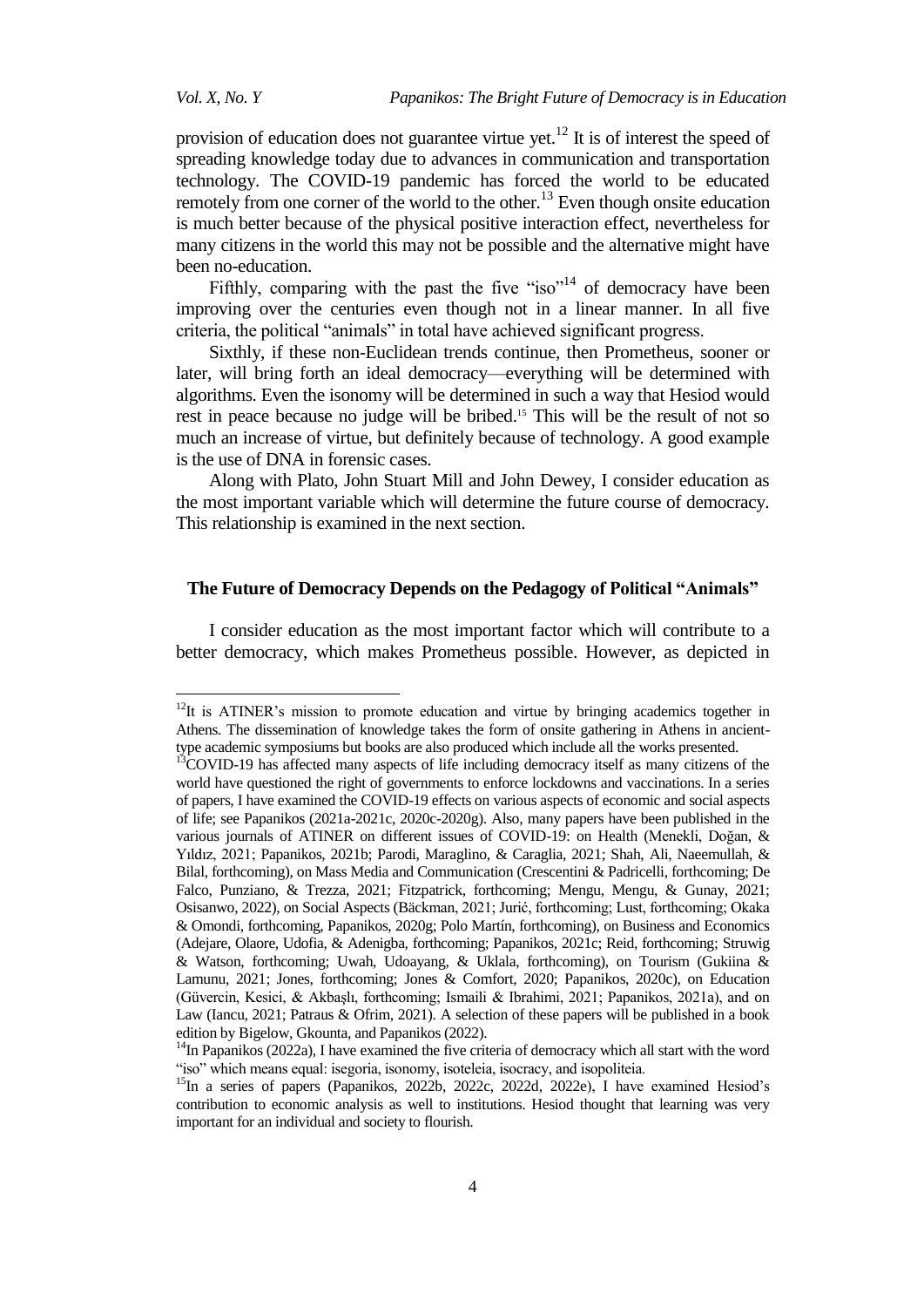Figure 1, this process would not be smooth (meaning linear) but there will be ups and downs, i.e., the trajectory will be non-Euclidean. Education is necessary but not sufficient. We now know from the white-collar crime idea that educated people can be criminals and can undermine the political process towards democracy. Thus, we need ethos as well. We need virtue; not only paideia, or as so eloquently was expressed in ancient Athenian democracy (see Plato's *Protagoras*), we need pedagogy. This is the reason that in the vertical axis of Figure 1, I add virtue to education. Without the two, democracy cannot progress. Once this has reached high levels as Plato's ideal society would have required, then the philosophers-kings will be chosen to rule the society. How? By democratic means of course. Not all people are able to achieve high levels of education, but all

virtue. When could all that be achieved? The most important thing is not the end, i.e., the ideal democracy, but the process which precedes its achievement. If we look at the past, then the future of democracy looks bright. There an unequivocal progress towards reaching the objective of an ideal democracy. The ideology of "perfectionism" or ideal should be changed with an ideology of "improvemenism." Making democracy better through education is an improvement and that is what history teaches us.

people can be self-ruled by the socially-accepted norms of morality, ethos and

Would people be the same in an ideal democracy? Of course not. Most probably inequalities will be exacerbated which would be good from democracy's point of view and for the wellbeing of all its citizens. The practice, "one citizen = one vote" should be replaced by the individual right of more than one vote. People would be different in what they can achieve at the individual level. Some would be better in education than others. On the other hand, some would be so good with their way of material living that they could be able to produce income and accumulate wealth more than others. In an ideal democracy, equal treatment of non-equals is a great injustice, and since Hesiodic years a politeia cannot blossom, to use Hesiod's term, if its citizens are treated unfairly. There is no higher inequality than to exert the same political power to all citizens irrespectively of their education and their "handmade" material wealth. Many intellectuals have thought about these two issues and have proposed to normalize the process by giving more voting rights to "higher achievers."

One of the seven wise men of ancient Greece, named Solon, made the extent of political participation conditional on all of the citizens' accumulated wealth. In an ideal democracy, the individual accumulation of wealth is an additional indicator of people's ability to produce material goods and services; it is an indication of differentiation. Of course, in an ideal democracy making wealth immoral, unfair and unethical would not be possible. This idea can be traced back to John Locke (1632-1704) who argued that political authority is necessary to regulate and maintain the wealth made by individual work effort. Marx rightly argued that all wealth is produced by workers and therefore they have the right not only to appropriate it, but the right to political regulation of their affairs even if a revolution is needed. The problem is that there are huge differences between workers' productivities which Marx averaged them out, but in doing so he was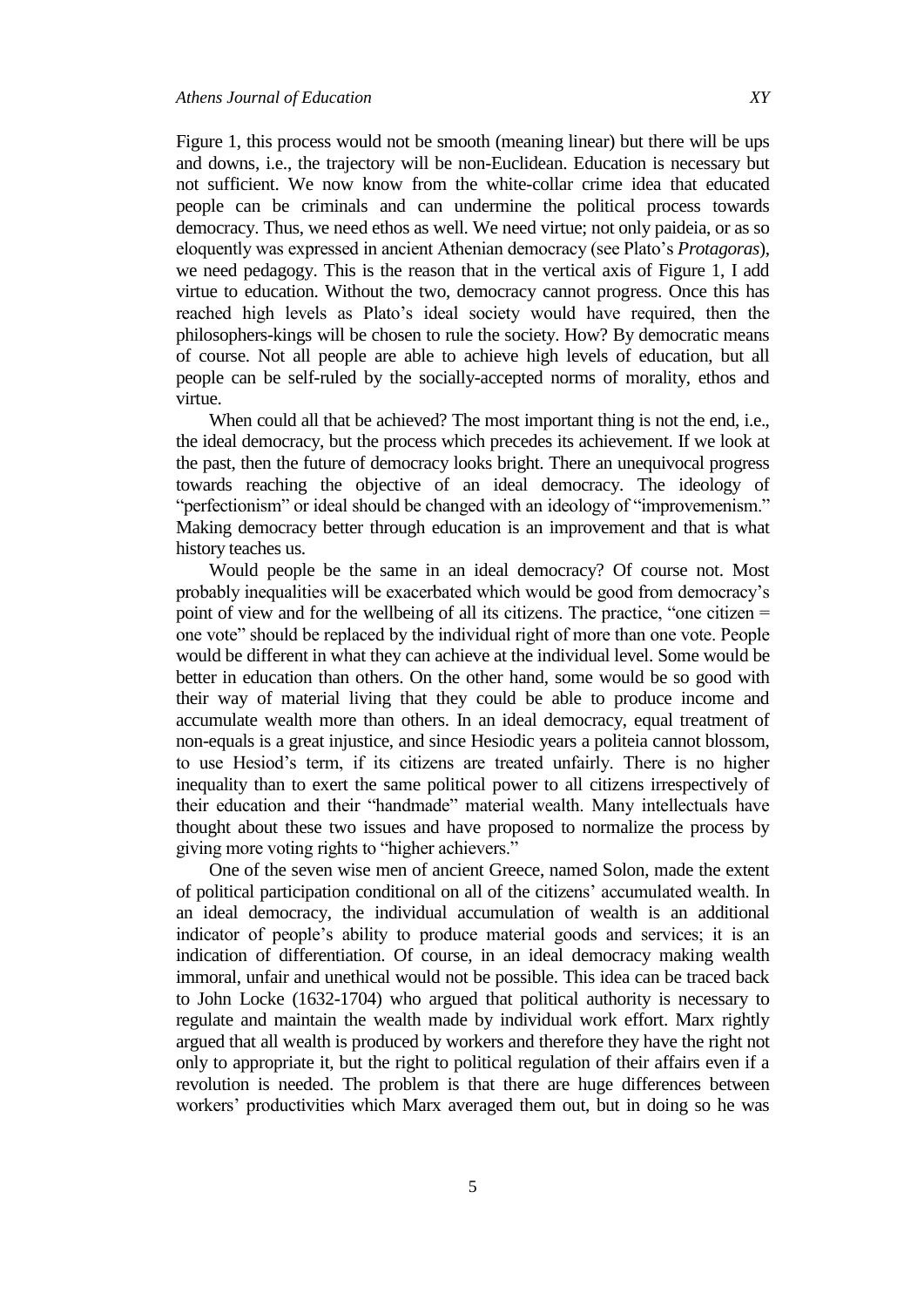able to iron out political abilities and differences as well. If workers are not the same where it counts, i.e., in the material base of society, shouldn't that then be reflected in the political representation as well? Yes, in socialism, but not in communism. However, then, the latter is a hysteresis and not a progress. This might explain that communism was never established, as Stalin himself admitted once. The labour theory of value is not Marx's idea. Originally it was developed by Hesiod in his *Works and Days* in the 8<sup>th</sup> Century BCE (Papanikos, 2022b).





**Quality of Democracy**

According to Solon and later Aristotle, those who have accumulated wealth have obligations and analogous political rights. In an ideal democracy this should be taken into consideration as well the accumulated education/knowledge of the political "animals." For example, for an additional one-million dollars which one earned by his own toil, one more vote will be allocated to him. Which one-million? Only the one he made himself and paid taxes on, because in the ideal democracy taxes will exist because they still are common goods such as free education. The isoteleia of an ideal democracy was examined in Papanikos (2022a). If wealth was inherited, then in cases that the heir reduced his wealth, he should not be allowed to have additional votes and will be decreased relative to the decrease in his wealth.

Accumulation of personal material wealth and accumulation of personal human capital (education) correlates with age. This solves another problem of representative democracy: time means aging. It takes time to acquire education and build up material wealth. Thus, an old citizen in the ideal democracy will have more votes if he was successful in accumulating knowledge and material wealth. In contrast with what Jan Jack Rousseau (1712-1778) suggested, the individual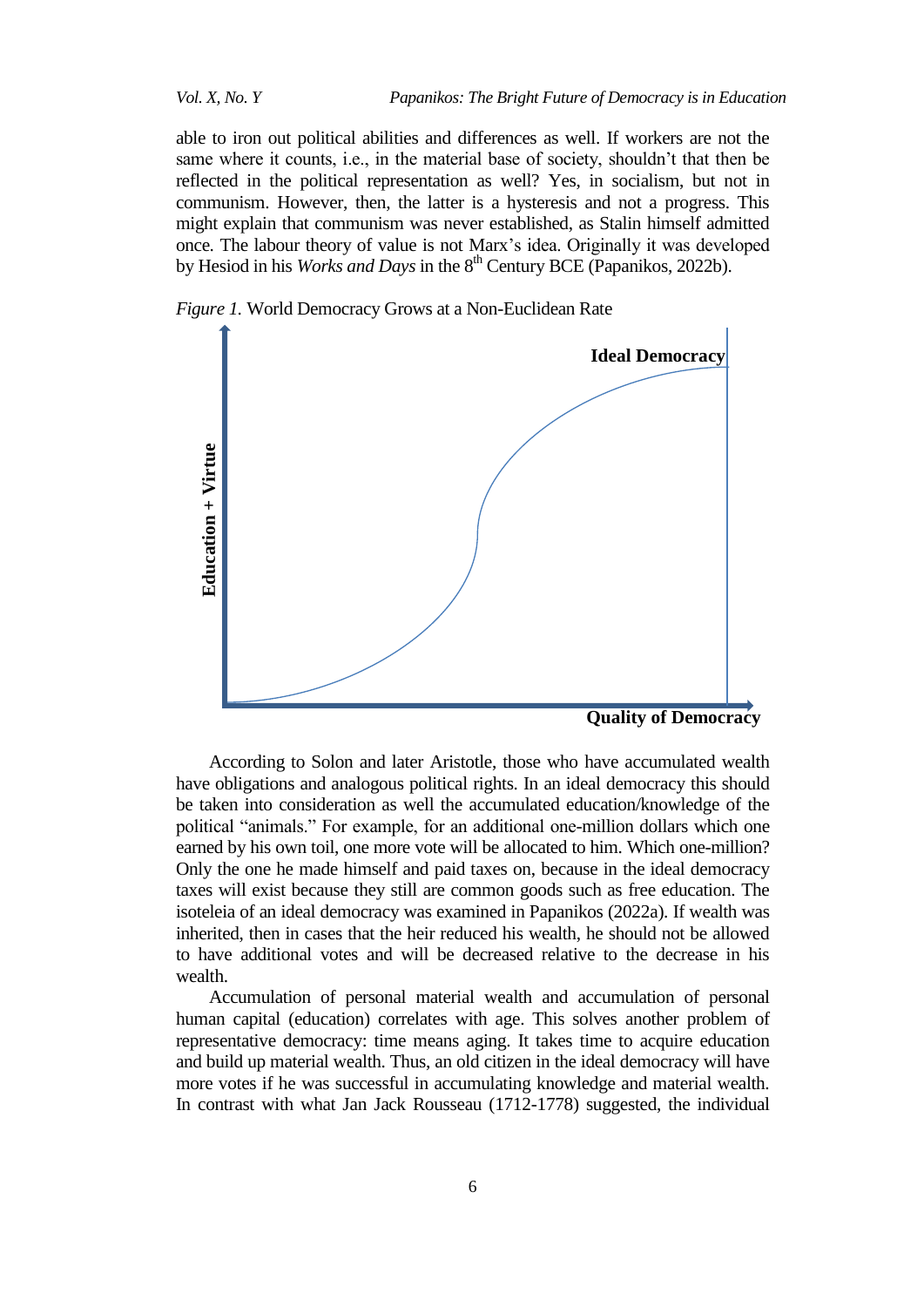number of votes will not be independent of the level of education and the level of accumulated material wealth.

In conclusion of this section, in an ideal democracy citizens would be treated fairly. Those with more education and more material wealth would have more weight in decision making. If the number of political "animals" is large, as it is expected to be, then by the law of large numbers, the ideal democracy will always make the right decisions which will make all its citizens better off, spiritually (happiness) and materially.

One of the concerns of all those who think and write about political systems is the cyclicality of historical processes. The application of this idea to political systems is examined in the following section.

#### **Political Systems Come and Go**

What are the alternatives to organizing political "animals"? Table 1 presents six political systems which are determined by the existence of isonomy/ heteronomy on one hand, and how many are the rulers on the other. These political systems have been identified well in the ancient Greek thought and practice. Political systems can be characterized by isonomy which means that all are equal before the law; the opposite is heteronomy (notice that this is independent of how many rule the politeia). The number of rulers can be many, few or only one. Then, democracy is defined as the political system where the rule of law prevails and the many, not the few, rule the politeia which was Pericles' definition of democracy. Aristocracy is a political system in which, literally speaking, is the best (aristoi) rule—best in the sense that this politeia is ruled with isonomy. If few rule but there is no isonomy, then this system is called oligarchy. Finally, if one rules with isonomy, the political system may be called monarchy. In Plato's ideal politeia, this monarch would have been called philosopher-king. One man's rule with heteronomy characterizes tyranny.

| <b>Rule of law</b><br><b>Number of Rulers</b> | <b>Isonomy</b> | <b>Heteronomy</b> |
|-----------------------------------------------|----------------|-------------------|
| Many                                          | Democracy      | Ochlocracy        |
| Few                                           | Aristocracy    | Oligarchy         |
| One                                           | Monarchy       | Tyranny           |

*Table 1.* Political Systems in Plato's (Socrates') Thought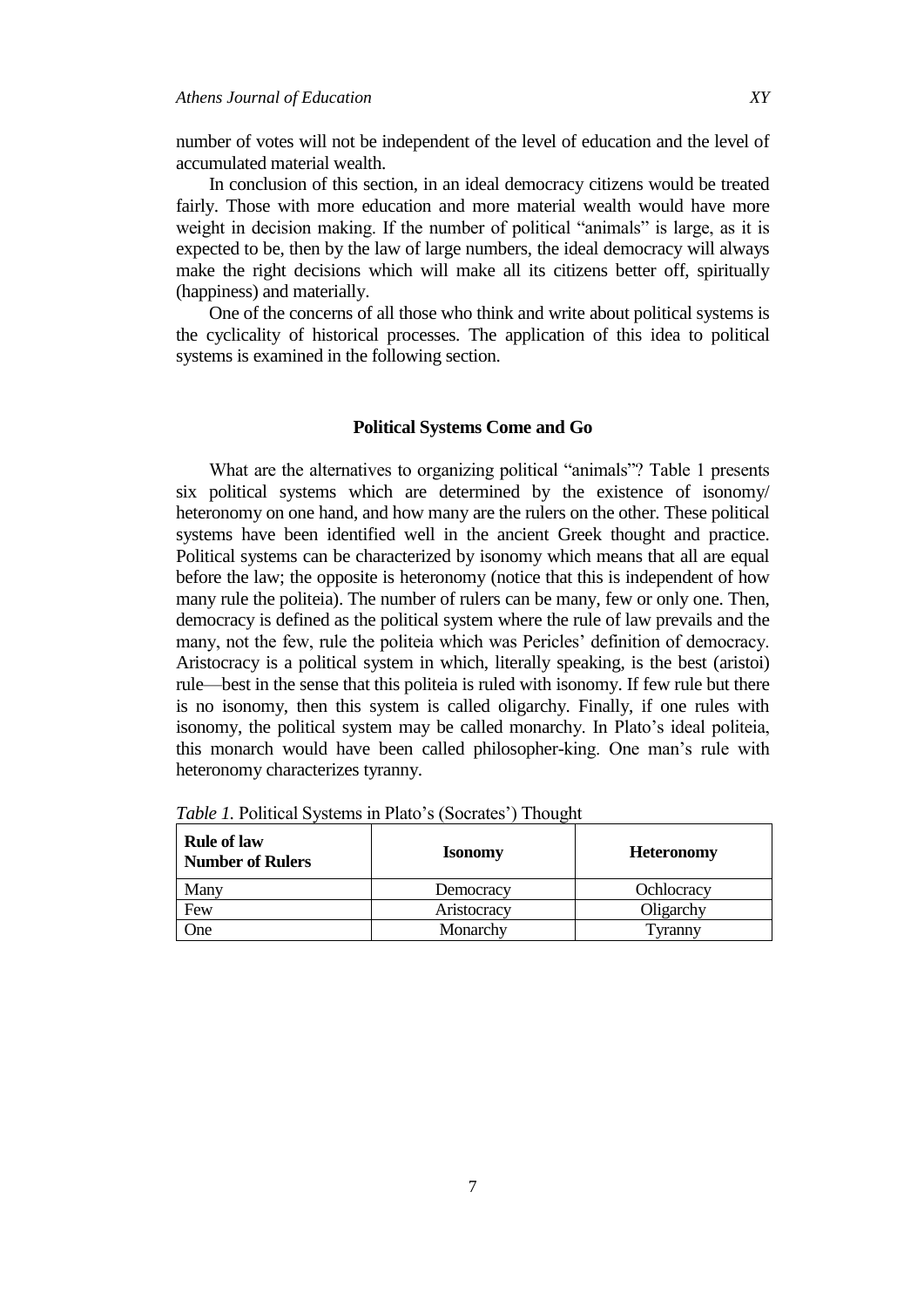

*Figure 2.* The History of Political Systems is Cyclical

The question is whether there exists a historical tendency to converge a political system which is stable which hopefully would be democracy. No, said Polybius, a Greek historian of the  $2<sup>nd</sup>$  Century BCE. There is a cyclical turn of events as depicted in Figure 2. According to Polybius, monarchy tends to become a tyranny which is then overthrown by an aristocracy, which sooner or later becomes an oligarchy which suppresses its subjects, which then revolt and establish a democracy, which becomes by the passage of time an oligarchy.

### **Conclusions**

This short paper examined the future of democracy, which, thanks to Prometheus, looks bright. Political "animals" are able to get more education which is a necessary condition to build a better politeia. It is not sufficient though; democracy requires its "animals" to have virtue. Pedagogy makes an ideal individual to be a citizen of an ideal democracy. In the meantime, and through education with virtue, political "animals" can become better. Improvement is the objective of a modern politeia. Perfection and other utopias can wait.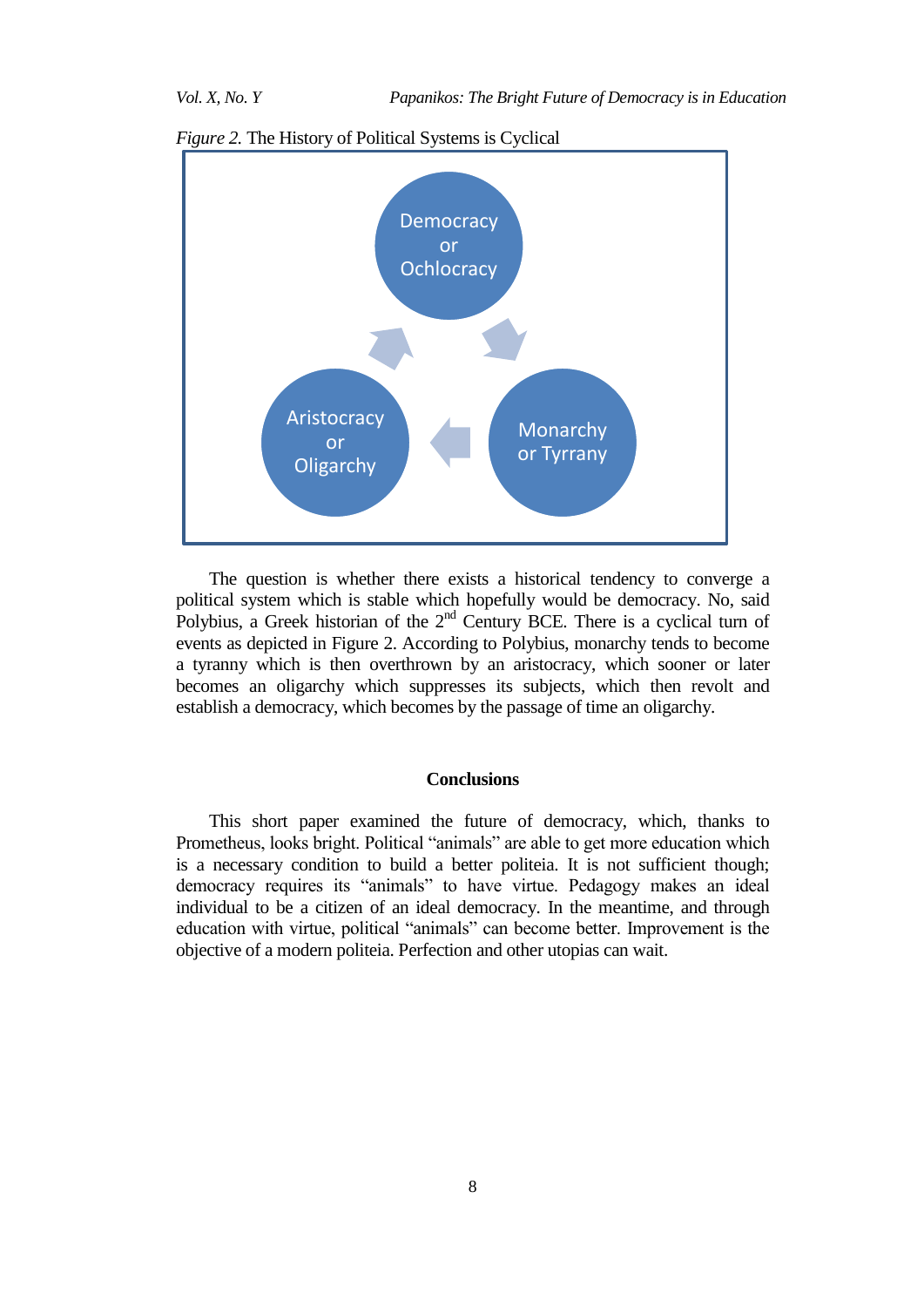#### References

- Adejare, B. O., Olaore, G. O., Udofia, E. E., & Adenigba O. A. (forthcoming). COVID-19 Pandemic and Business Survival as Mediation on the Performance of Firms in the FMCG-Sector. *Athens Journal of Business & Economics*. Available at: https://www. athensjournals.gr/business/2021-4138-AJBE-Adejare-07.pdf.
- Bäckman, G. (2021). The Outbreak of Coronavirus (COVID-19) plagues the world. *Athens Journal of Social Sciences, 8*(3), 181-190.
- Bigelow, V., Gkounta, O., & Papanikos, G. T. (2022). *Themes on COVID-19*. Athens: Athens Institute for Education and Research (ATINER).
- Coulter, X., & Herman, L. (2020). The Lure of Autocratic Education in a Somewhat Democratic Society. *Athens Journal of Education*, *7*(4), 331-352.
- Crescentini, N., & Padricelli, G. M. (forthcoming). The Relevance of Scientific Dissemination During the Vaccine Campaign: The Italian Virologist Communication on Social Media. *Athens Journal of Mass Media and Communications*. Available at: [https://www.athensjournals.gr/media/2021-4354-AJMMC-SOC-Crescentini-07.pdf.](https://www.athensjournals.gr/media/2021-4354-AJMMC-SOC-Crescentini-07.pdf)
- De Falco, C. C., Punziano, G., & Trezza, D. (2021). A Mixed Content Analysis Design in the Study of the Italian Perception of COVID-19 on Twitter. *Athens Journal of Social Sciences, 8*(3), 191-210.
- Fitzpatrick, N. (forthcoming). No News is Not Good News: The Implications of News Fatigue and News Avoidance in a Pandemic World. *Athens Journal of Mass Media and Communications*. Available at: [https://www.athensjournals.gr/media/2021-4336-](https://www.athensjournals.gr/media/2021-4336-AJMMC-SOS-Fitzpatrick-05.pdf) [AJMMC-SOS-Fitzpatrick-05.pdf.](https://www.athensjournals.gr/media/2021-4336-AJMMC-SOS-Fitzpatrick-05.pdf)
- Gukiina, J., & Lamunu, E. (2021). The Near Abasement of Uganda Hotels' Staff Altruistic Behaviour by COVID-19 Pandemic: A Relief Model. *Athens Journal of Tourism, 8*(4), 269-290.
- Güvercin, D., Kesici, A. E., & Akbaşlı, S. (forthcoming). Distance Education Experiences of Teacher-Parents During the COVID-19. *Athens Journal of Education*. Available at: [https://www.athensjournals.gr/education/2021-4145-AJE-Kesici-05.pdf.](https://www.athensjournals.gr/education/2021-4145-AJE-Kesici-05.pdf)
- Iancu, L.-O. (2021). Insolvency of the Natural Person and COVID-19 in Romania. *Athens Journal of Law, 7*(4), 563-574.
- Ismaili, J., & Ibrahimi, E. H. O. (2021). The D-Learning Alternative During COVID-19 Crisis: A Preliminary Evaluation Based on Kirkpatrick's Model. *Athens Journal of Technology and Engineering, 8*(2), 181-198.
- Jones, P. (forthcoming). A Review of the UK's Tourism Recovery Plans Post COVID-19. *Athens Journal of Tourism*. Available at: https://www.athensjournals.gr/tourism/20 21-4470-AJT-Jones-03.pdf.
- Jones, P., & Comfort, D. (2020). The COVID-19 Crisis, Tourism and Sustainable Development. *Athens Journal of Tourism, 7*(2), 75-86.
- Jurić, T. (forthcoming). Google Trends as a Method to Predict New COVID-19 Cases and Socio-Psychological Consequences of the Pandemic. *Athens Journal of Mediterranean Studies*, *8*(1), 67-92.
- Karlis, G., Gravelle, F., Stratas, A., & Makrodimitris, P. (2020). Inclusion and Integration: A Case Study of the Hellenic Community of Ottawa's Cultural Recreation Activities. *Athens Journal of Social Sciences*, *7*(1), 39-48.
- Lee, J. S., & Weng, S. (2019). Building Bridges: Strategies to Overcome Challenges in Social Work with Immigrants and Refugees. *Athens Journal of Social Sciences*, *6*(3), 213-228.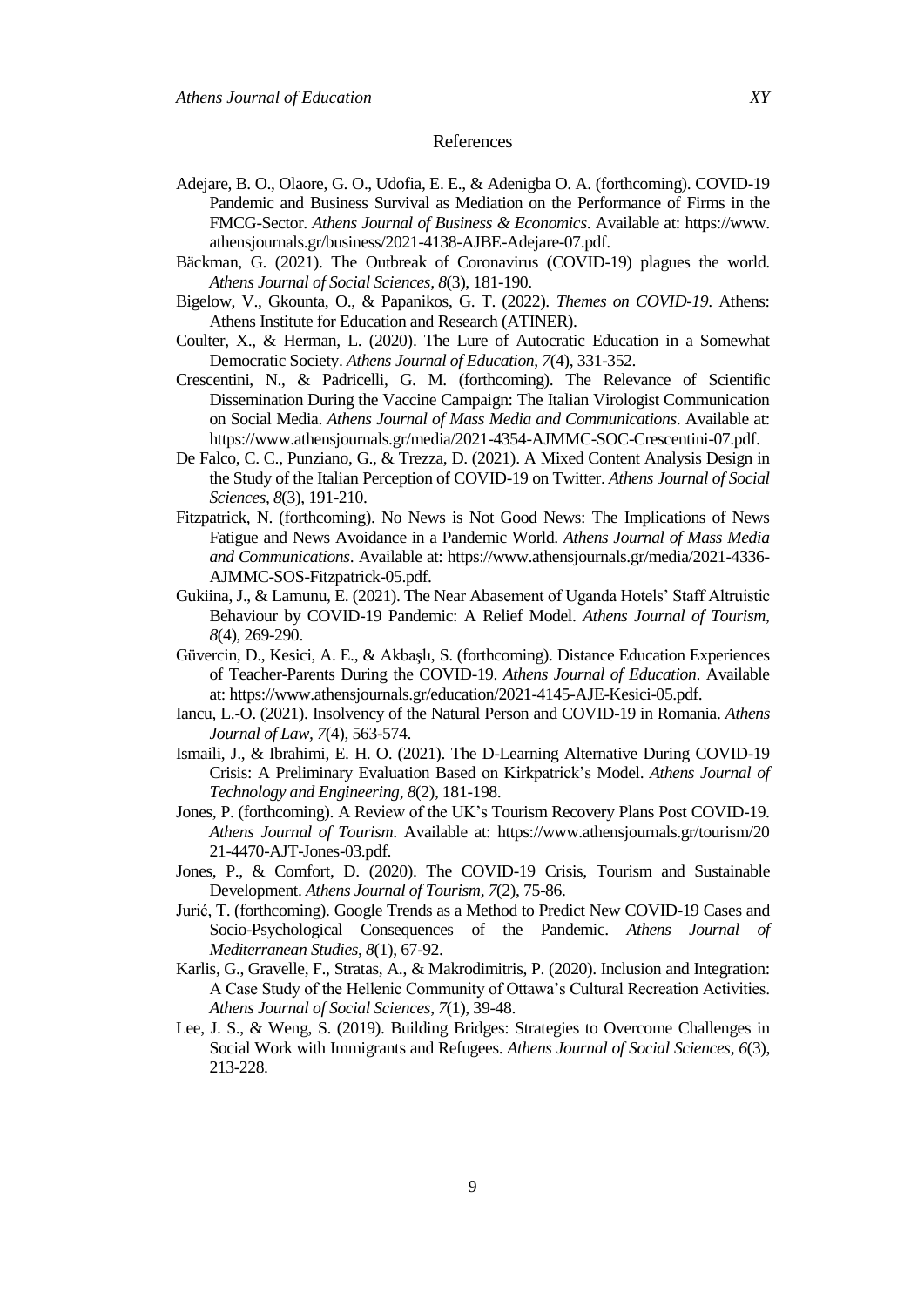- Lust, J. (forthcoming). The Structural Conditions for the Expansion of COVID-19 in Peru. *Athens Journal of Social Sciences.* Available at: https://www.athensjournals.gr/social/ 2021-4173-AJSS-SOC-Lust-05.pdf.
- Menekli, T., Doğan, R., & Yıldız, E. (2021). Relationship Between Stress Perceived and Gastrointestinal Symptoms in Intensive Care Nurses During COVID-19 Pandemic: A Cross-Sectional Study. *Athens Journal of Health and Medical Sciences, 8*(4), 217- 230.
- Mengu, S., Mengu, M., & Gunay, K. (2021). Value-Based Communication During COVID-19 Pandemic: A Study on the Twitter Messages of Turkish Ministry of Health. *Athens Journal of Mass Media and Communications, 7*(1), 23-44.
- Okaka, F. O., & Omondi, P. (forthcoming). Knowledge, Attitude, and Practices (KAP) Towards COVID-19 Among Older People Living in Informal Settlements in Nairobi City, Kenya. *Athens Journal of Social Sciences*. Available at: https://www.athens journals.gr/social/2021-4430-AJSS-SOS-Okaka-05.pdf.
- Osisanwo A (2022) "This Virus is a Common Threat to All Humans": Discourse Representation of COVID-19 in Selected Newspaper Editorials. *Athens Journal of Mass Media and Communications, 8*(1), 59-78.
- Papanikos, G. T. (1988). Investment in Construction and Postwar Greek Economic Growth: A Correlation Analysis. *Journal of the Hellenic Diaspora, XV*(3-4), 75-86.
- Papanikos, G. T. (1991). Greek Emigration to Canada: Economic or Political? In the *Edition of the Proceedings of the First International Congress on the Hellenic Diaspora from Antiquity to Modern Times*, Volume II, edited by J. M. Fossey, 321- 337. Montreal: McGill University Monographs.
- Papanikos, G. T. (1994). Macroeconomic Impacts of Endogenous Technical Progress. *Technological Forecasting and Social Change, 46*(1), 17-28.
- Papanikos, G. T. (2000). The Two Great Wars and the Two Great World Crises. *Archives of Economic History,* Special Issue, 99-106.
- Papanikos, G. T. (2003). Issues on Greek Migration Trends and Policy Considerations. In *Public Lecture of the Hellenic Observatory of the European Institute*. London, UK: London School of Economics.
- Papanikos, G. T. (2005). *The Use of European History: Lessons for the 21st Century History*. Mimeo.
- Papanikos, G. T. (2006). *The Use of History as a Tool of Policy-Making*. Mimeo.
- Papanikos, G. T. (2015a). Military Spending, International Trade and Economic Growth in the Mediterranean Basin. *Athens Journal of Mediterranean Studies*, *1*(2), 187-194.
- Papanikos, G. T. (2015b). Energy Security, the European Energy Union and the Mediterranean Countries. In the *Roundtable Discussion on Energy Security and Policy in the South European Peninsula and the Mediterranean Basin*. Athens: Athens: Athens Institute for Education and Research (ATINER).
- Papanikos, G. T. (2020a). *Δέκα Μαθήματα Δημοκρατίας.* (Ten Lessons of Democracy). Athens: Athens: Athens Institute for Education and Research (ATINER).
- Papanikos, G. T. (2020b). *What is History? An Assessment of Carr's Monograph*. Athens: Athens: Athens Institute for Education and Research (ATINER).
- Papanikos, G. T. (2020c). The Impact of the COVID-19 Pandemic on Greek Tourism. *Athens Journal of Tourism*, *7*(2), 87-100.
- Papanikos, G. T. (2020d). *Do National Health Expenditures Matter for the COVID-19? Evidence from the European Union*. Mimeo.
- Papanikos, G. T. (2020e). *Influenza, Traffic Accidents and Coronavirus in Greece*. Mimeo.
- Papanikos, G. T. (2020f). The Economic Impact of the 2020 Pandemic in the European Union. Working Paper. Available at: [https://www.atiner.gr/gtp/Papanikos\(2020\)-](https://www.atiner.gr/gtp/Papanikos(2020)-GDP.pdf) [GDP.pdf](https://www.atiner.gr/gtp/Papanikos(2020)-GDP.pdf)